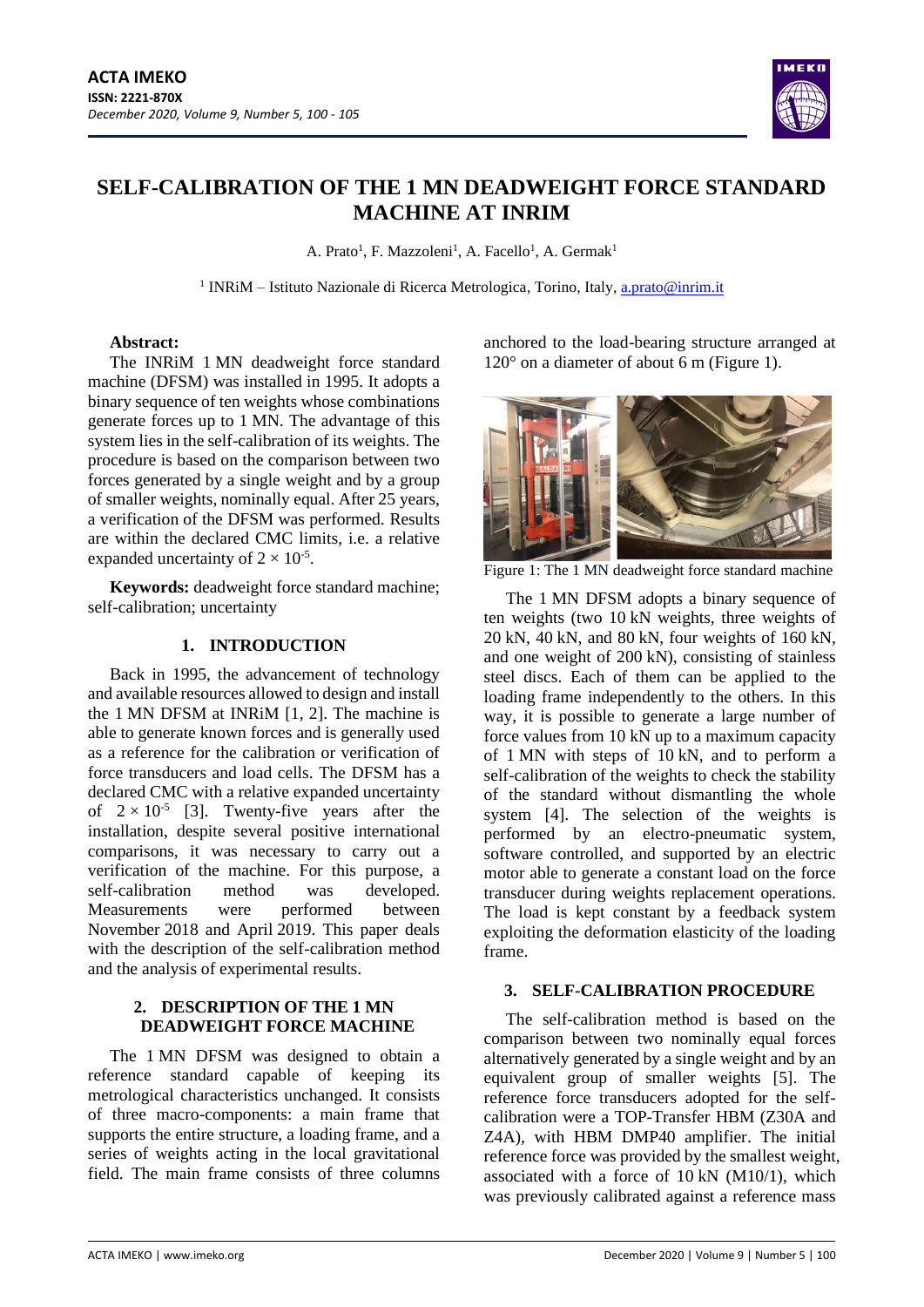standard before the installation of the machine. Another advantage of this method is that it can consider any influences due to the behaviour of the whole structure under load since it directly compares the force vectors applied on the force transducer and not the force generated in centre of mass as in the standard method for calibrated force standard machines. For each force value (10 kN, 20 kN, 40 kN, 80 kN, 160 kN, 200 kN), two identical forces were alternately generated: one generated by the single nominal weight (Measure B), the other by the sum of smaller weights of equivalent total force (Measure A). The forces generated for each weight comparison are shown in Table 1.

Table 1: Weights used for the comparison

| Weight | Single weight<br>force / kN<br>(Measure B) | <b>Combination of</b><br>smaller weights with<br>equivalent force<br>(Measure A) |
|--------|--------------------------------------------|----------------------------------------------------------------------------------|
| M10/1  | 10                                         |                                                                                  |
| M10/2  | 10                                         | M10/1                                                                            |
| M20    | 20                                         | $M10/1 + M10/2$                                                                  |
| M40    | 40                                         | $M10/1 + M10/2 + M20$                                                            |
| M80    | 80                                         | $M10/1 + M10/2 + M20$<br>+ M40                                                   |
| M160/1 | 160                                        | M160/4                                                                           |
| M160/2 | 160                                        | M160/4                                                                           |
| M160/3 | 160                                        | M160/4                                                                           |
| M160/4 | 160                                        | $M10/1 + M10/2 + M20$<br>+ M40 + M80                                             |
| M200   | 200                                        | $M160/4 + M40$                                                                   |

A comparison scheme was then adopted to identify an ABAB…BA type sequence. This sequence was chosen since the most significant causes of disturbance are due to weights replacement operations and to creep effects of the force transducers. For each pair of equal forces,  $j = 10$  measurement runs were performed. During each *j*-th run, *i* = 20 force values were acquired in a time interval of 20 s.

#### **4. ANALYSIS OF RELATIVE DEVIATIONS**

Once measurements were performed, data analysis was carried out for each force value. First, the average, corrected by subtracting the zero value, of the  $i$ -th temporal acquisition values of the  $j$ -th run,  $F_{a,i,j}$  and  $F_{b,i,j}$ , related to the two forces alternately generated and nominally equal ( $F_{a,ij}$ ) corresponds to the force generated by the reference 10 kN weight, M10/1, or by the sum of the smaller weights for forces greater than or equal to 20 kN, and  $F_{b, i j}$  corresponds to the force generated by the single weight), was performed according to equation (1).

The average of the temporal mean values  $\overline{F_{a,j}}$ and  $\overline{F_{b,j}}$  of the 10 runs is given by equation (2).

$$
\overline{F_{a,j}} = \sum_{i=1}^{20} \frac{F_{a,ij}}{20}
$$
\n
$$
\overline{F_{b,j}} = \sum_{i=1}^{20} \frac{F_{b,ij}}{20}
$$
\n(1)

$$
\bar{F} = \sum_{j=1}^{10} \frac{\left(\frac{\overline{F_{a,j}} + \overline{F_{b,j}}}{2}\right)}{10} = \sum_{j=1}^{10} \frac{\overline{F_{a,j}} + \overline{F_{b,j}}}{20}
$$
(2)

To minimize creep effect, although the short time elapsed between two replacements (about 100 s), a processing scheme, based on the differences between a single value and the mean value between the previous and next measurement, was used. According to this scheme, the absolute deviations  $d_j$ , equation (3) and relative deviations  $\delta_j$ , equation (4), were calculated for each force value  $F$ .

$$
d_{a,j} = \frac{\overline{F_{a,j}} + \overline{F_{a,j+1}}}{2} - \overline{F_{b,j}}
$$
  
\n
$$
d_{b,j} = \overline{F_{a,j}} - \frac{\overline{F_{b,j}} + \overline{F_{b,j+1}}}{2}
$$
  
\n
$$
\delta_{a,j} = \frac{d_{a,j}}{\overline{F}}
$$
  
\n
$$
\delta_{b,j} = \frac{d_{b,j}}{\overline{F}}
$$
  
\n(4)

In this way, it was possible to calculate the mean relative deviation  $\bar{\delta}$  according to equation (5).

 $\bar{F}$ 

$$
\bar{\delta} = \frac{\sum_{j=1}^{10} \frac{d_{a,j} + d_{b,j}}{20}}{\bar{F}} = \sum_{j=1}^{10} \frac{\delta_{a,j} + \delta_{b,j}}{20}
$$
(5)

To check the actual force values generated by the individual weights, it was necessary to add the mean relative deviations  $\delta$  of the smaller weights used. In this way, the total mean relative deviations  $\overline{\Lambda}$  can be obtained. Assuming that the force  $F_{M10/1}$  generated by the reference M10/1 weight is exactly 10 kN with relative expanded uncertainty of  $2.82 \times 10^{-6}$  [6], the mean relative deviation of the reference 10 kN weight (M10/1),  $\bar{\delta}_{M10/1}$ , is equal to zero, with an associated uncertainty equal to the uncertainty of the reference force  $U(\bar{\delta}_{M10/1}) = U(F_{M10/1})/F_{M10/1} = 2.82 \times 10^{-6}$ . In this way, equations (6) and (7) are obtained.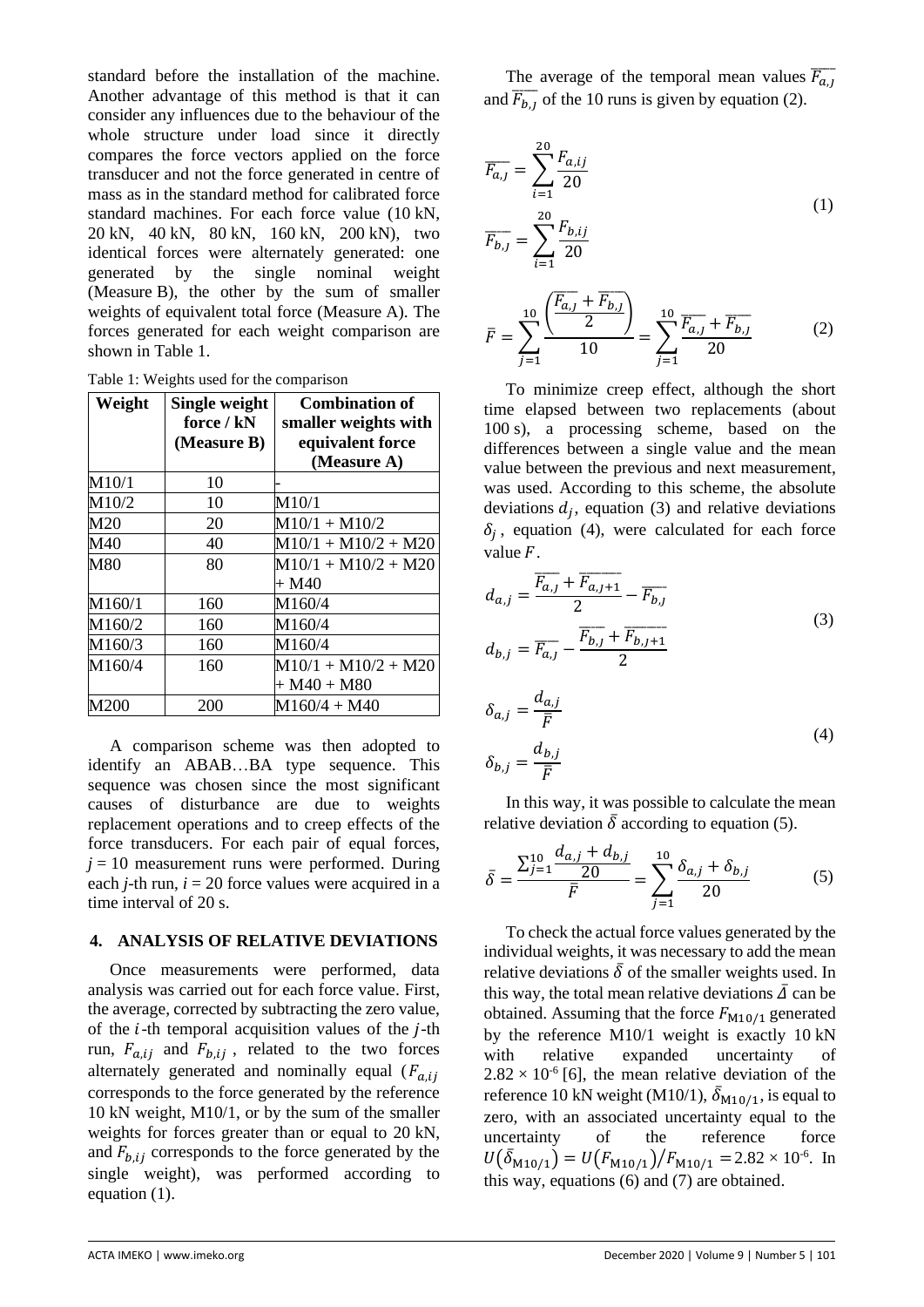$$
\bar{\delta}_{M10/1} = \bar{\Delta}_{M10/1} = \frac{F_{M10/1} - 10}{10} = 0
$$
 (6)

$$
\frac{F_{\text{M10/1}}}{10} = 1 + \bar{\delta}_{\text{M10/1}} \tag{7}
$$

As a consequence, the mean relative deviation of M10/2 weight,  $\overline{\delta}_{M10/2}$ , can be written as

$$
\bar{\delta}_{M10/2} = \frac{F_{M10/1} - F_{M10/2}}{10} =
$$
\n
$$
= 1 + \bar{\delta}_{M10/1} - \frac{F_{M10/2}}{10}
$$
\n(8)

from which, the total relative deviation of weight M10/2,  $\bar{\Delta}_{M10/2}$ , is obtained:

$$
\bar{\Delta}_{M10/2} = \frac{F_{M10/2} - 10}{10} = \bar{\delta}_{M10/1} - \bar{\delta}_{M10/2} \tag{9}
$$

By operating in the same way for weight M20, the following relations are obtained:

$$
\bar{\delta}_{M20} = \frac{F_{M10/1} + F_{M10/2} - F_{M20}}{20} =
$$
\n
$$
= \frac{1}{2} \frac{F_{M10/1}}{10} + \frac{1}{2} \frac{F_{M10/2}}{10} - \frac{F_{M20}}{20} =
$$
\n
$$
= 1 + \bar{\delta}_{M10/1} - \frac{1}{2} \bar{\delta}_{M10/2} - \frac{F_{M20}}{20}
$$
\n(10)

$$
\bar{\Delta}_{M20} = \frac{F_{M20} - 20}{20} =
$$
\n
$$
= \bar{\delta}_{M10/1} - \frac{1}{2} \bar{\delta}_{M10/2} - \bar{\delta}_{M20}
$$
\n(11)

Iterating the same procedure for all other weights, the following equations are obtained:

$$
\bar{\delta}_{\text{M40}} = \frac{F_{\text{M10/1}} + F_{\text{M10/2}} + F_{\text{M20}} - F_{\text{M40}}}{40} \tag{12}
$$

$$
\bar{\Delta}_{M40} = \frac{F_{M40} - 40}{40} =
$$
\n
$$
= \bar{\delta}_{M10/1} - \frac{1}{2} \bar{\delta}_{M10/2} - \frac{1}{2} \bar{\delta}_{M20} - \bar{\delta}_{M40}
$$
\n(13)

$$
\bar{\delta}_{\text{M80}} =
$$
  
= 
$$
\frac{F_{\text{M10/1}} + F_{\text{M10/2}} + F_{\text{M20}} + F_{\text{M40}} - F_{\text{M80}}}{80}
$$
 (14)

$$
\bar{\Delta}_{\text{M80}} = \frac{F_{\text{M80}} - 80}{80} =
$$
\n
$$
= \bar{\delta}_{\text{M10/1}} - \frac{1}{2} \bar{\delta}_{\frac{\text{M10}}{2}} - \frac{1}{2} \bar{\delta}_{\text{M20}} - \frac{1}{2} \bar{\delta}_{\text{M40}} - \qquad (15)
$$
\n
$$
-\bar{\delta}_{\text{M80}}
$$

$$
\bar{\delta}_{M160/4} = \frac{F_{M10/1} + F_{M10/2} + F_{M20}}{160} + \frac{F_{M40} + F_{M80} - F_{M160/4}}{160} + \frac{F_{M40} + F_{M80} - F_{M160/4}}{160}
$$
\n(16)

$$
\bar{\Delta}_{M160/4} = \frac{N_{M160/4} - 100}{160} =
$$
\n
$$
= \bar{\delta}_{M10/1} - \frac{1}{2} \bar{\delta}_{M10/2} - \frac{1}{2} \bar{\delta}_{M20} - \frac{1}{2} \bar{\delta}_{M40} \tag{17}
$$

$$
-\frac{1}{2}\bar{\delta}_{\rm M80}-\bar{\delta}_{\rm M160/4}
$$

$$
\bar{\delta}_{M160/1} = \frac{F_{M160/1} - F_{M160/4}}{160} \tag{18}
$$

$$
\bar{\Delta}_{M160/1} = \frac{F_{M160/1} - 160}{160} =
$$
\n
$$
= \bar{\delta}_{M10/1} - \frac{1}{2} \bar{\delta}_{M10/2} - \frac{1}{2} \bar{\delta}_{M20} - \frac{1}{2} \bar{\delta}_{M40} - (19)
$$
\n
$$
- \frac{1}{2} \bar{\delta}_{M80} - \bar{\delta}_{M160/4} + \bar{\delta}_{M160/1}
$$

$$
\bar{\delta}_{\text{M160}/2} = \frac{F_{\text{M160}/2} - F_{\text{M160}/4}}{160} \tag{20}
$$

$$
\bar{\Delta}_{M160/2} = \frac{F_{M160/2} - 160}{160} =
$$
\n
$$
= \bar{\delta}_{M10/1} - \frac{1}{2} \bar{\delta}_{M10/2} - \frac{1}{2} \bar{\delta}_{M20} - \frac{1}{2} \bar{\delta}_{M40} - (21)
$$
\n
$$
- \frac{1}{2} \bar{\delta}_{M80} - \bar{\delta}_{M160/4} + \bar{\delta}_{M160/2}
$$

$$
\bar{\delta}_{M160/3} = \frac{F_{M160/3} - F_{M160/4}}{160} \tag{22}
$$

$$
\bar{\Delta}_{M160/3} = \frac{F_{M160/3} - 160}{160} =
$$
\n
$$
= \bar{\delta}_{M10/1} - \frac{1}{2} \bar{\delta}_{M10/2} - \frac{1}{2} \bar{\delta}_{M20} - \frac{1}{2} \bar{\delta}_{M40} - (23)
$$
\n
$$
- \frac{1}{2} \bar{\delta}_{M80} - \bar{\delta}_{M160/4} + \bar{\delta}_{M160/3}
$$

$$
\bar{\delta}_{\text{M200}} = \frac{F_{\text{M160/4}} + F_{\text{M40}} - F_{\text{M200}}}{200} \tag{24}
$$

$$
\bar{\Delta}_{M200} = \frac{F_{M200} - 200}{200} =
$$
\n
$$
= \bar{\delta}_{M10/1} - \frac{1}{2} \bar{\delta}_{M10/2} - \frac{1}{2} \bar{\delta}_{M20} - \frac{3}{5} \bar{\delta}_{M40} - (25)
$$
\n
$$
- \frac{2}{5} \bar{\delta}_{M80} - \frac{4}{5} \bar{\delta}_{M160/4} - \bar{\delta}_{M200}
$$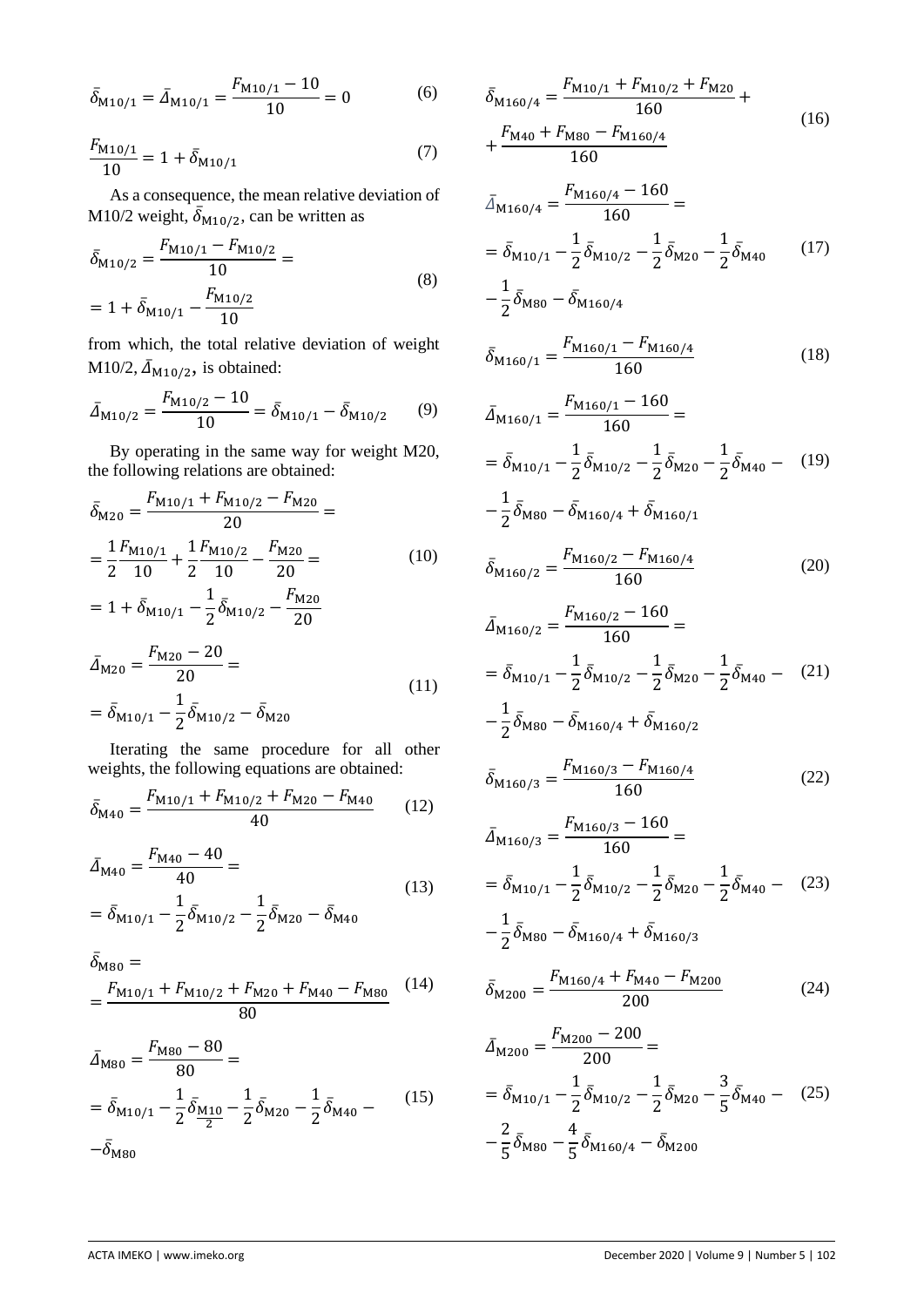#### **5. UNCERTAINTY ASSESSMENT**

The uncertainty analysis was carried out according to GUM-JCGM 100:2008 [7]. For each force value, the uncertainty analysis of the total mean relative deviation  $\overline{\Delta}$  was carried out in two consecutive steps. In the first, the uncertainty associated to the mean relative deviations  $\bar{\delta}$  of the single weight comparisons was assessed, taking into account the maximum uncertainty among the time series of twenty measurements, corresponding to the different weights substitutions used for the evaluation of the relative deviations  $\delta_j$ , and the reproducibility uncertainty contribution due to the ten measurement runs. In the second, by applying the law of propagation of errors, the expanded uncertainty, at a confidence level of 95 %, of the total mean relative deviations  $\overline{\Delta}$  was evaluated.

## **5.1. Uncertainty of Mean Relative Deviations**

First, among the *j*-th relative deviations  $\delta_j$ , the one with maximum uncertainty due to repeatability of each force measurement of the three successive time series  $(\overline{F_{a,j}}, \overline{F_{b,j}}, \overline{F_{a,j+1}})$  or  $\overline{F_{b,j}}, \overline{F_{a,j}}, \overline{F_{b,j+1}})$ was evaluated. Once the  $j$ -th relative deviation  $\delta_i$  with the maximum dispersione was identified, the uncertainty contribution due to the resolution of the HBM control unit was added for each force value. No uncertainty was associated to the value  $\bar{F}$ , since it was used only to calculate the relative difference from absolute measurements. By way of example, the detailed uncertainty budget for  $\delta_j$  from the comparison between the 10 kN weights (M10/1 and M10/2) is shown in Table 2. Force values are expressed in mV/V.

Table 2: Uncertainty budget of the *j*-th relative deviation  $\delta_i$  with maximum dispersion from the comparison between the 10 kN weights  $(\bar{\delta}_{M10/2})$ 

| Variable $x_k$                                  |                  |             |                                       |     |                               |
|-------------------------------------------------|------------------|-------------|---------------------------------------|-----|-------------------------------|
| <b>Symbol</b>                                   | <b>Value</b>     | <b>Note</b> |                                       |     | $u^2(x_k)$ $c_k$ $u_k^2(a_x)$ |
| $\overline{F_{a,j}}$                            | 0.999 494 Res.   |             | $1.7E-14$                             | 0.5 | $4.2E-15$                     |
|                                                 |                  | Repeat.     | 4.9E-14 0.5 1.2E-14                   |     |                               |
| $\overline{F_{b,I}}$                            | 0.999 500 Res.   |             | 1.7E-14 1.0 1.7E-14                   |     |                               |
|                                                 |                  | Repeat.     | $1.2E-12$ $1.0$ $1.2E-12$             |     |                               |
| $\overline{F}_{a,j+1}$                          | $0.999$ 499 Res. |             | $1.7E-14$ 0.5 $4.2E-15$               |     |                               |
|                                                 |                  |             | Repeat. 1.6E-13 0.5 3.9E-14           |     |                               |
| F                                               | 0.999490         |             |                                       |     |                               |
| $\delta_{a,j}$                                  | $-3.33E-06$      |             | Variance, $u^2(\delta_{a,j})$ 1.3E-12 |     |                               |
| Standard uncertainty, $u(\delta_{a,i})$ 1.1E-06 |                  |             |                                       |     |                               |

Subsequently, the evaluation of the expanded uncertainty associated with the mean relative deviation  $U(\bar{\delta})$  was performed, as shown in Table 3. The variance of the relative deviation,  $u^2(\delta_j)$ , obtained from Table 2 (in bold), was used as variance associated with the maximum standard deviation. As uncertainty contribution due to reproducibility, the standard deviation of the ten measurement runs  $\delta_{aj}$  and  $\delta_{bj}$  was considered. The expanded uncertainty  $U(\overline{\delta})$  of the mean relative deviations was calculated at a confidence level of 95 %, i.e.  $k = 2$ . For each force value, the same procedure was repeated by assessing reproducibility and maximum standard deviation of the temporal series. Results of each weight comparison are shown in Section 6.

Table 3: Uncertainty budget of the mean relative deviation  $\overline{\delta}$  from the comparison between the 10 kN weights

| Variable $x_k$                            |                                             |                  |                                       |  |              |
|-------------------------------------------|---------------------------------------------|------------------|---------------------------------------|--|--------------|
| <b>Symbol</b>                             | <b>Value</b>                                | <b>Note</b>      | $u^2(x_k)$ $c_k$                      |  | $u_k^2(a_x)$ |
| $\bar{\delta}$                            | $-2.49E-06$ Reprod. $2.0E-13$ 1.0 $2.0E-13$ |                  |                                       |  |              |
|                                           |                                             | Max.<br>st. dev. | 1.3E-12 1.0 1.3E-12                   |  |              |
|                                           | $-2.49E-06$                                 |                  | Variance, $u^2(\bar{\delta})$ 1.5E-12 |  |              |
| Standard uncertainty, $u(\delta)$ 1.2E-06 |                                             |                  |                                       |  |              |

#### **5.2. Uncertainty of Total Mean Relative Deviations**

By applying the law of propagation of errors to Eqs. (6), (9), (11), (13), (15), (17), (19), (21), (23), and (25), using as input the expanded uncertainties associated with the mean relative deviations  $U(\bar{\delta})$ evaluated according to Section 5.1, the expanded uncertainties of the total relative deviations  $U(\bar{\Delta})$ are obtained. By way of example, the uncertainties for the M10/2, M20, and M40 are reported in equations (26) - (28).

 $U(\bar{A}_{M10/2}) =$ 

$$
=2\sqrt{\left(\frac{U(\bar{\delta}_{M10/1})}{2}\right)^2+\left(\frac{U(\bar{\delta}_{M10/2})}{2}\right)^2}
$$
(26)

 $U(\bar{\Delta}_{M20}) =$ 

$$
=2\sqrt{\frac{U(\bar{\delta}_{M10/1})^{2}}{2}+\left(\frac{1}{2}\right)^{2}\left(\frac{U(\bar{\delta}_{M10/2})}{2}\right)^{2}+}\left(\frac{U(\bar{\delta}_{M20})}{2}\right)^{2}}
$$
(27)

$$
U(\bar{\Delta}_{M40}) =
$$
  
=  $2 \sqrt{\left(\frac{U(\bar{\delta}_{M10/1})}{2}\right)^2 + \left(\frac{1}{2}\right)^2 \left(\frac{U(\bar{\delta}_{M10/2})}{2}\right)^2 + \left(\frac{1}{2}\right)^2 \left(\frac{U(\bar{\delta}_{M20})}{2}\right)^2 + \left(\frac{U(\bar{\delta}_{M40})}{2}\right)^2}$  (28)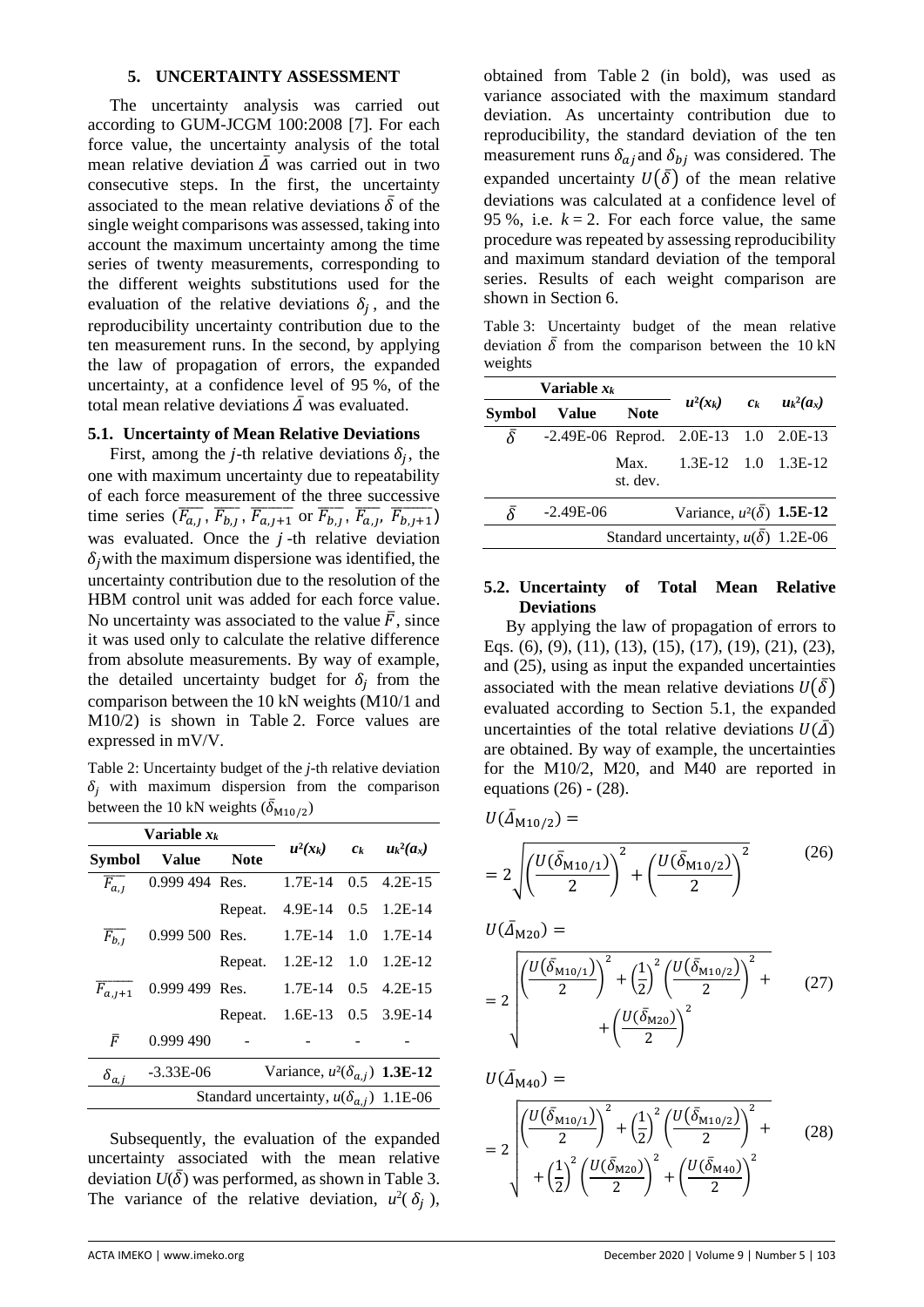# **6. EXPERIMENTAL RESULTS**

# **6.1. Mean Relative Deviations**  $\overline{\delta}$

Overall, nine mean relative deviations  $\overline{\delta}$ , were calculated, each referred to a particular force value (or weight comparison), according to Table 1. Summary of experimental results is shown in Table 4.

| Weight | $F$ / kN | $\overline{\delta}/$ - | $U(\delta)$ / - |
|--------|----------|------------------------|-----------------|
| M10/1  | 10       | $0.00E + 00$           | 2.82E-06        |
| M10/2  | 10       | $-2.49E-06$            | 2.55E-06        |
| M20    | 20       | $-1.23E-05$            | 5.38E-06        |
| M40    | 40       | $-4.46E-06$            | 6.54E-07        |
| M80    | 80       | 8.02E-06               | 3.92E-06        |
| M160/1 | 160      | $-2.13E-06$            | 8.09E-07        |
| M160/2 | 160      | $-3.31E-07$            | 3.86E-07        |
| M160/3 | 160      | $-3.51E-06$            | 6.15E-07        |
| M160/4 | 160      | $-3.19E-06$            | 6.36E-07        |
| M200   | 200      | 2.03E-06               | 2.57E-07        |

Table 4: Mean relative deviations

# **6.2. Total Mean Relative Deviations** ̅

Using data of Table 4 and equations (6) - (28), the total mean relative deviations  $\overline{\Delta}$  of all weights are obtained with the associated expanded uncertainties. Results show values lower than the limits declared in CMC, i.e. within an expanded uncertainty of  $2 \times 10^{-5}$ , as reported in Table 5 and in Figure 2.

Table 5: Total mean relative deviations of the weights

| Weight | $F$ / kN | $\overline{A}$ / - | $U(\overline{\Delta})$ / - |
|--------|----------|--------------------|----------------------------|
| M10/1  | 10       | $0.00E + 00$       | 2.82E-06                   |
| M10/2  | 10       | 2.49E-06           | 3.80E-06                   |
| M20    | 20       | 1.35E-05           | 6.21E-06                   |
| M40    | 40       | 1.18E-05           | 4.15E-06                   |
| M80    | 80       | 1.59E-06           | 5.68E-06                   |
| M160/1 | 160      | 6.65E-06           | 4.67E-06                   |
| M160/2 | 160      | 8.45E-06           | 4.62E-06                   |
| M160/3 | 160      | 5.27E-06           | 4.64E-06                   |
| M160/4 | 160      | 8.78E-06           | 4.60E-06                   |
| M200   | 200      | 7.36E-06           | 4.44E-06                   |

# **6.3.** Total Relative Deviations  $\overline{\mathbf{A}}$  of Typical **Weight Combinations Used for the Calibration of Force Transducers**

Finally, the total mean relative deviations of different force combinations were assessed. In fact, during ordinary calibration procedures of force transducers, according to UNI EN ISO 376:2011 [8], the 1 MN DFSM adopts predefined series of weights able to generate the required different force values.

For this purpose, the total absolute deviations  $\overline{\Delta}$  of each weight, previously shown, were combined in order to obtain the total relative deviations for each force generated by any combination of weights, with the associated expanded uncertainty calculated using the law of propagation of errors as in equations (26) - (28). Also in this case, results fall within the limits of the declared CMCs [3] as shown in the graph of Figure 3. Furthermore, 500 kN and 1 MN total relative deviations, which are around 7 ppm – 8 ppm, confirm results of Force Key Comparison CCM.F-K3 [9].



Figure 2: Total mean relative deviations of the 1 MN DFSM weights